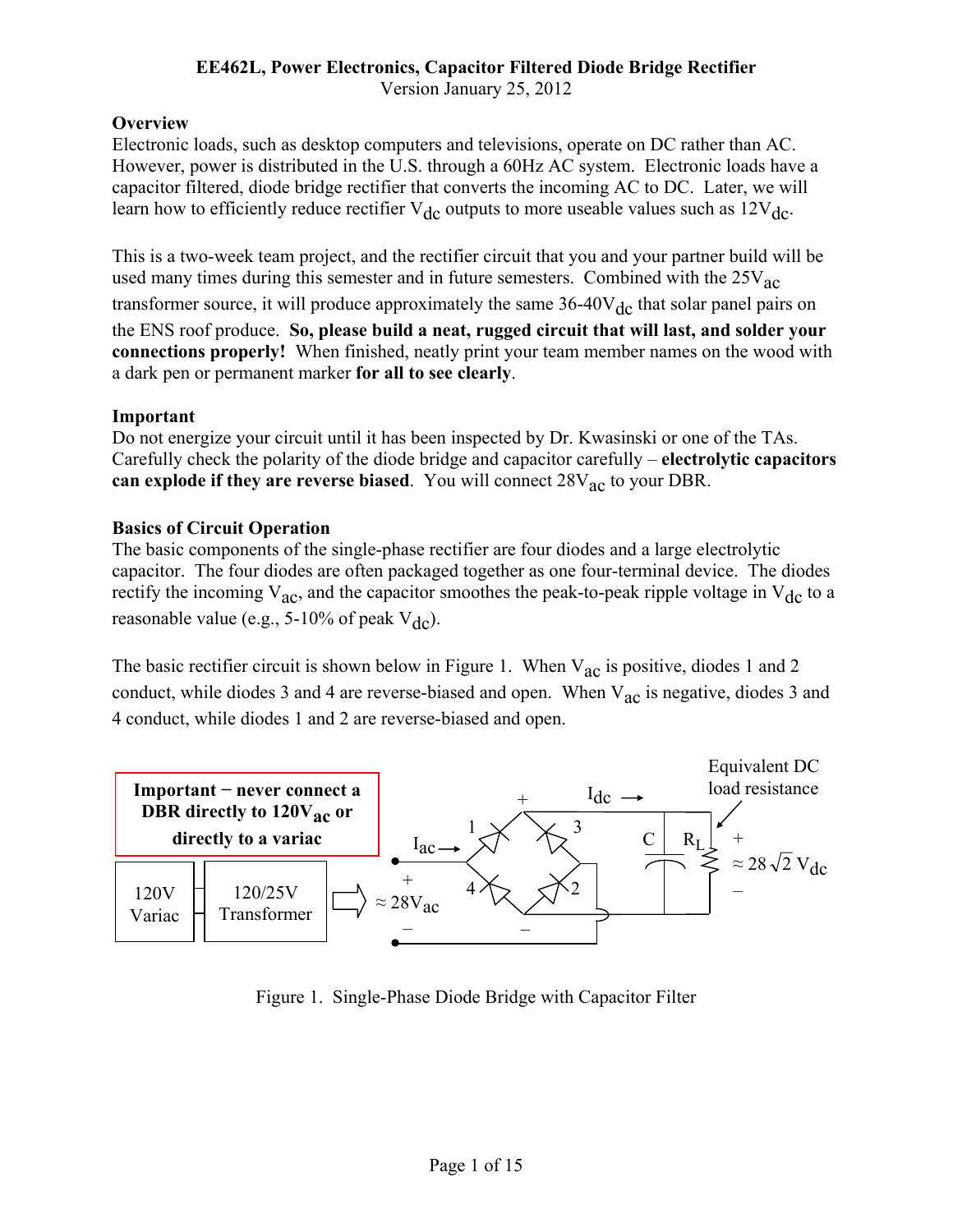Important note on safety: There are two hazards if you connect a variac directly to a DBR. First, and most important, is because when using a variac it is very easy to accidentally apply more than  $35V_{ac}$  to the DBR, which when rectified exceeds the 50V rating of the capacitor. If you accidentally apply  $120V_{ac}$ , then the capacitor voltage can reach 165V! The capacitor can rupture or explode when severely overvoltaged, and the circuit breaker inside the variac may not prevent this from happening.

Second, the variac does not isolate the power ground from the load. Thus, when you touch the variac "hot" output, you can get a shock. But if you use a dual-winding transformer, like the 120/25 transformers in the lab, then the output has no ground reference. With no ground reference, you can still get shocked, but you must contact both terminals of the transformer output for this to happen.

To better understand the operation of the circuit, imagine that the capacitor is removed. Diodes 1 and 2 conduct when  $V_{ac} > 0$ . Diodes 3 and 4 conduct when  $V_{ac} < 0$ . The resulting voltage waveforms with  $V_{ac} = 28V$  are shown in Figure 2.



Figure 2. AC and DC Voltage Waveforms with a DC Load Resistor and No Capacitor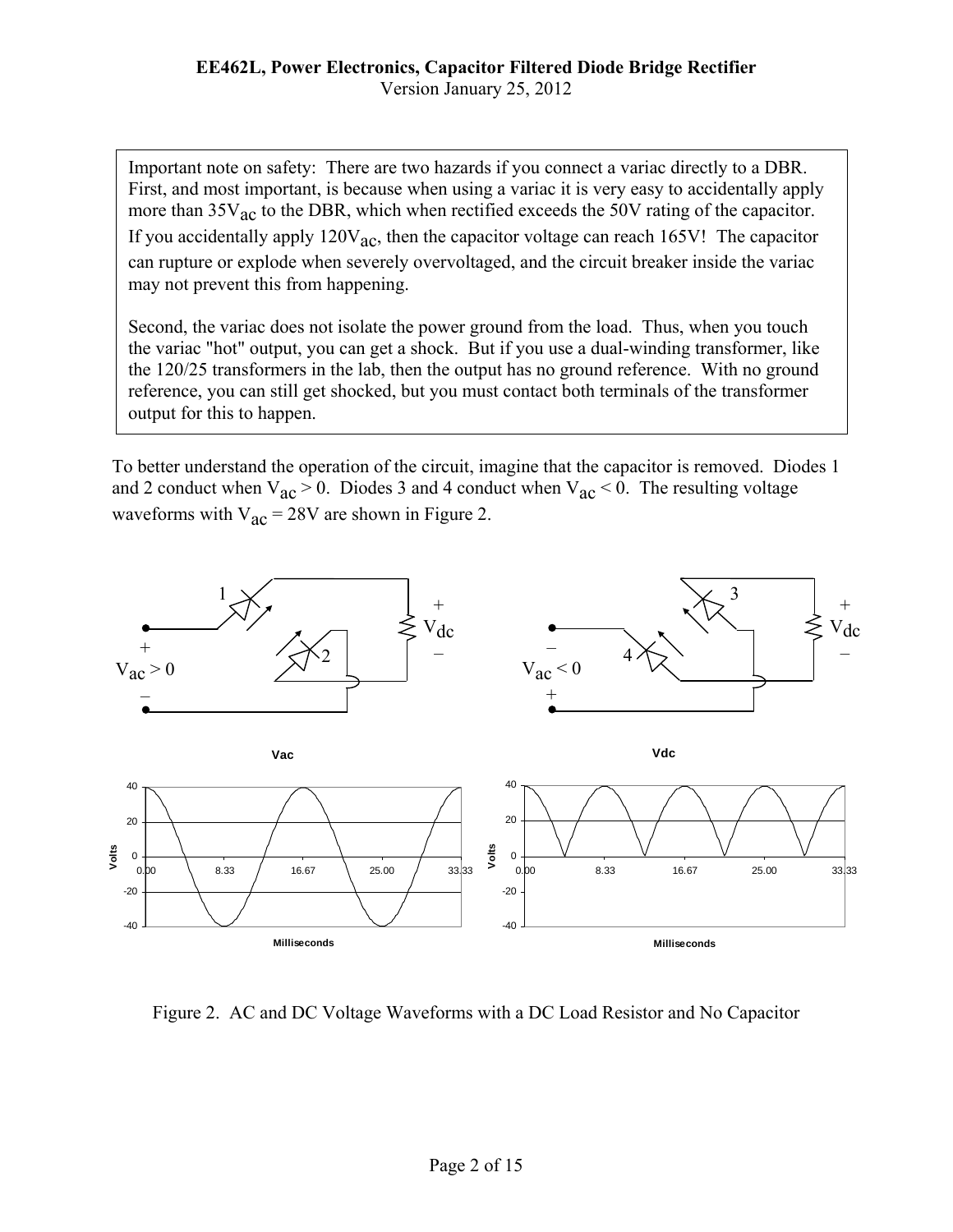The addition of capacitor C smoothes the DC voltage waveform. If time constant  $R<sub>L</sub>$ C significantly exceeds  $\frac{T}{2}$ , where  $T = \frac{1}{f}$ , then the capacitor provides load power when the rectified AC voltage falls below the capacitor voltage. As simulated by Excel program EE362L\_Diode\_Bridge\_Rectifier.xls for the case shown below,

| F - Hz | $C - uF$ | W    |  |
|--------|----------|------|--|
|        | וזווא    | 21 M |  |

the waveform for  $V_{dc}$  takes the form of  $V_{can}$  in Figure 3.



Figure 3. Impact of C on Load Voltage

As the load power increases, the capacitor discharges faster, the peak-to-peak ripple voltage increases, and the average dc voltage (i.e., the average value of the  $V_{\text{cap}}$  curve in Figure 3) falls. For zero load, V<sub>cap</sub> remains equal to the peak of the rectified source voltage, and the ripple voltage is therefore zero.

Current and power flow from the AC side only when C is charging. When not charging, the voltage on C is greater than the rectified source voltage, and the diodes prevent current from flowing back into the AC side. Thus, AC current and power flow into the circuit in relatively short "bursts." As load power increases, the width of the current bursts becomes wider and taller, as illustrated in Figure 4. The precise shape of the current pulse depends on system impedance. If the impedance is mainly resistive, the current pulses resemble the top portions of sine waves. Inductance in the system impedance causes a skewing to the right.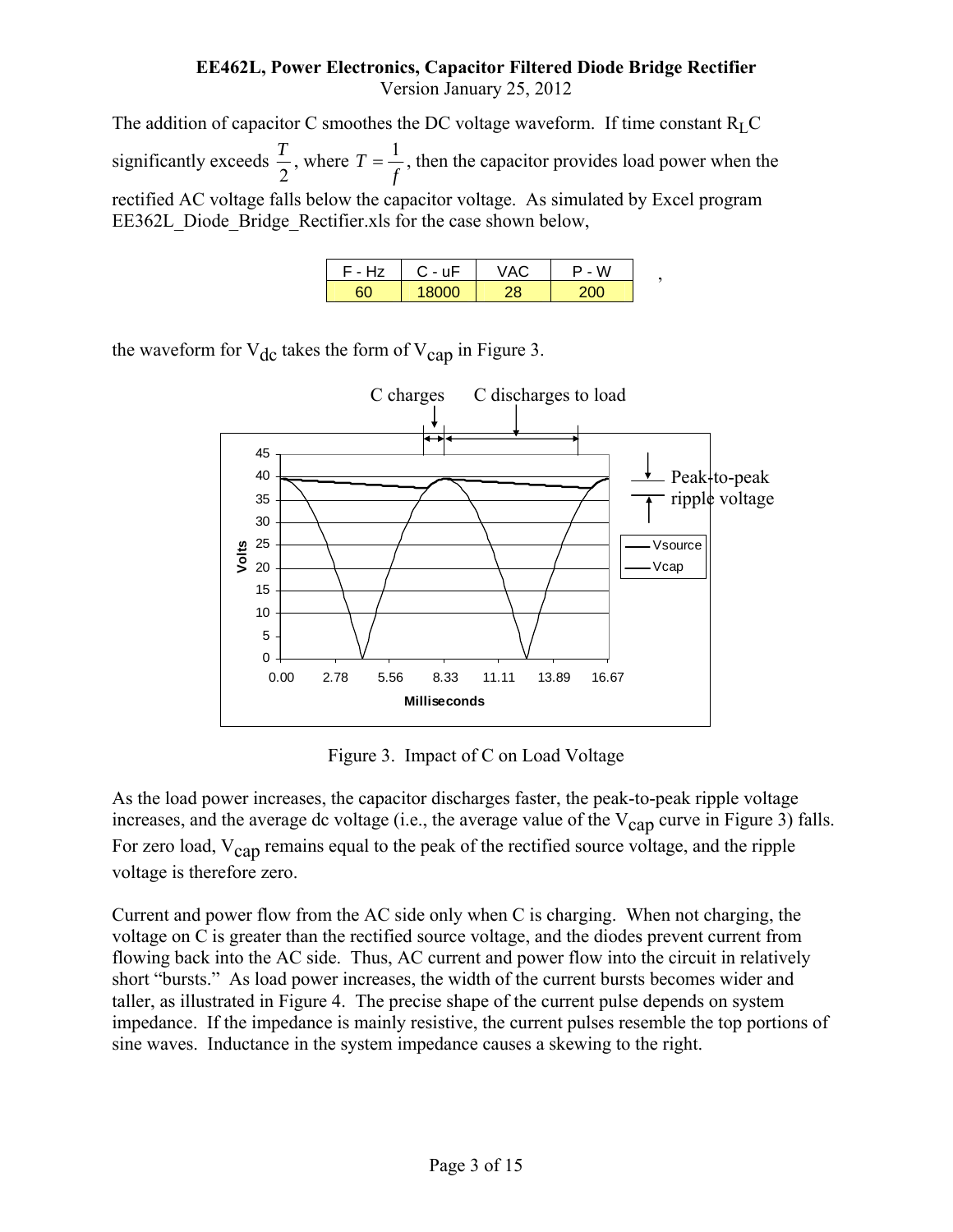

Figure 4. DC-Side Current i<sub>dc</sub> for Two Different Load Levels (This figure shows how the average voltage to the load drops as load power increases. This phenomenon is due to the capacitor action and is not due to DBR resistance.)

\* Inductance in the power system and transformer will cause the current to flow after the peak of the voltage curve. In that case, the capacitor voltage will follow the rectified voltage wave for some time after the peak. The higher the power level, the longer the current flows.

Reflected to the AC-side, the current is alternating with zero average value and half-wave symmetry, as shown below in Figure 5 for the 200W example.



Figure 5. AC-Side Current Iac

### **Estimation of DC Ripple Voltage for Constant Power Loads**

Most power electronic loads require constant power. Thus, representing the load as a fixed resistor, as shown in Figure 1, is not exactly correct.

For constant power cases, peak-to-peak voltage ripple can be computed using energy balance in the capacitor as follows. If the "C discharging" period in Figure 3 is  $\Delta t$ , where  $\frac{T}{4} \leq \Delta t \leq \frac{T}{2}$ , then the energy provided by C during  $\Delta t$  is

$$
\frac{1}{2}C\left(V_{peak}^2 - V_{\text{min}}^2\right) = P\Delta t \tag{1}
$$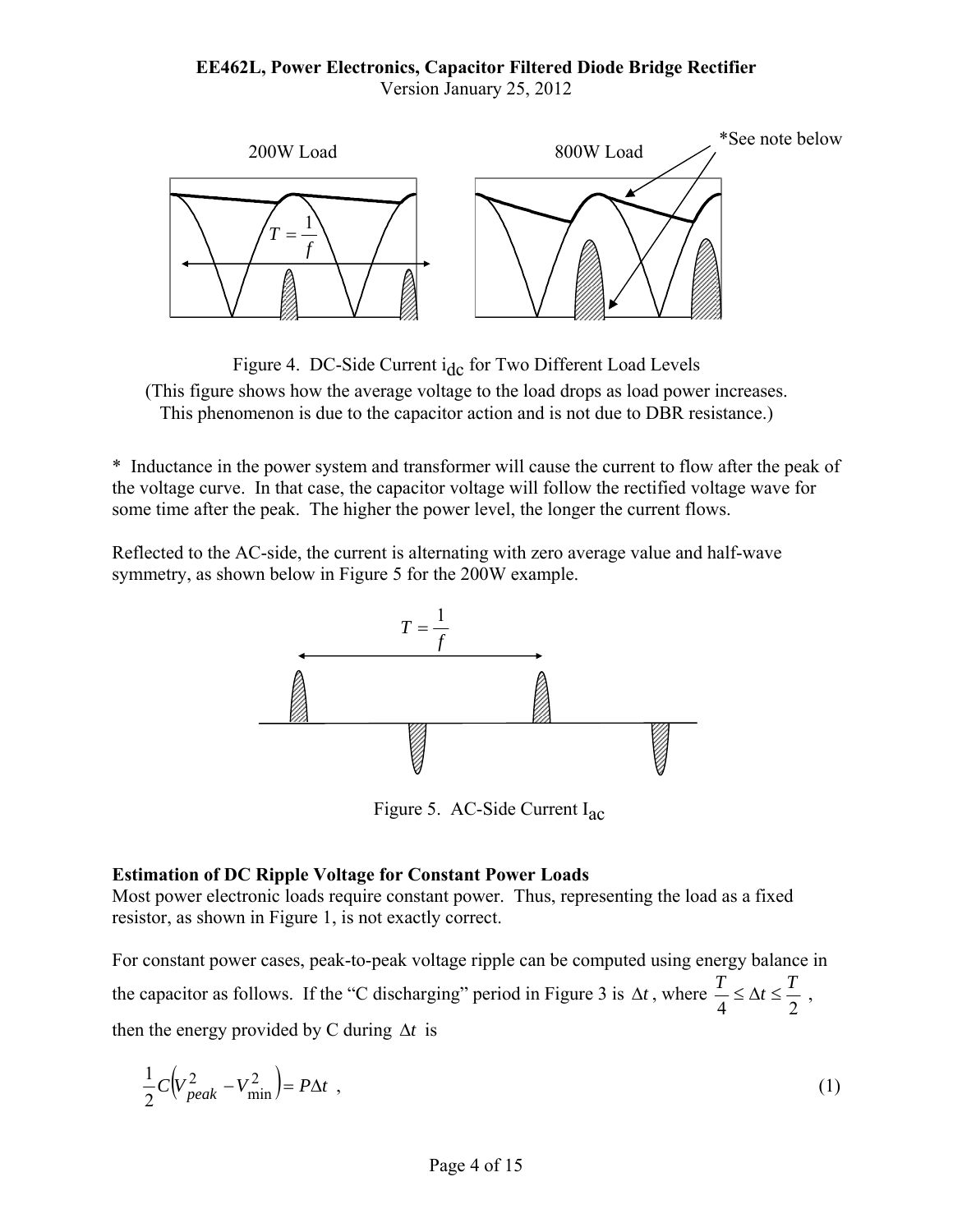where  $V_{peak}$  and  $V_{min}$  are the peak and minimum capacitor voltages in Figure 3, and *P* is the DC load power (approx. constant). From  $(1)$ ,

$$
V_{peak}^2 - V_{\text{min}}^2 = \frac{2P\Delta t}{C} \ .
$$

Factoring the quadratic yields

$$
(V_{peak} - V_{\min})(V_{peak} + V_{\min}) = \frac{2P\Delta t}{C}
$$
, or.  

$$
(V_{peak} - V_{\min}) = \frac{2P\Delta t}{C(V_{peak} + V_{\min})}
$$
 (2)

At this point, a helpful simplification can be made if, as shown in Figure 6, the following assumptions are made: 1. the AC sinewave of voltage is approximated as a triangular wave, and 2. a straight line decay of voltage.



Figure 6. Approximation of Waveform Used for Ripple Calculation Formula

In that case, simple geometry shows the relationship between  $\Delta t$  and  $(V_{peak} - V_{min})$  to be

$$
\Delta t = \frac{T}{4} + \frac{V_{\text{min}}}{V_{peak}} \bullet \frac{T}{4} = \frac{T}{4} \left( 1 + \frac{V_{\text{min}}}{V_{peak}} \right), \text{ or}
$$

$$
\Delta t = \frac{T}{4V_{peak}} \left( V_{peak} + V_{\text{min}} \right).
$$
 (3)

Substituting into (3) into (2) yields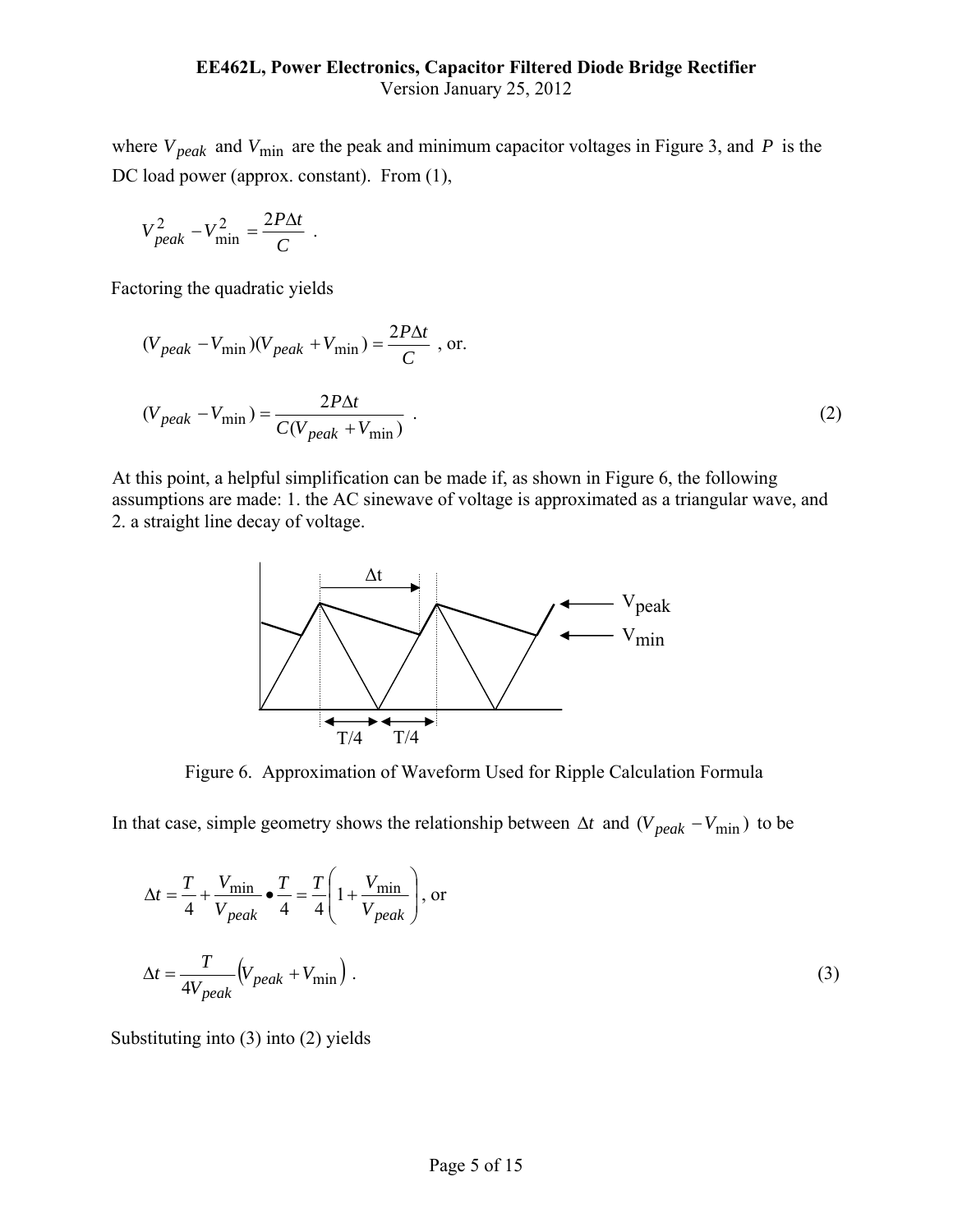$$
(V_{peak} - V_{\min}) = \frac{2P\frac{T}{4V_{peak}}(V_{peak} + V_{\min})}{C(V_{peak} + V_{\min})} = \frac{PT}{2CV_{peak}}.
$$
\n(4)

Since *f*  $T = \frac{1}{a}$ , then the final expression for ripple becomes

$$
(V_{peak} - V_{\text{min}}) = V_{peak-to-peak\ ripple} = \frac{P}{2fCV_{peak}} \tag{5}
$$

For the circuit to be built (using 18mF),

$$
V_{peak-to-peak\ nipple} \approx \frac{200}{2 \cdot 60 \cdot 18000 \cdot 10^{-6} \cdot 28\sqrt{2}} = 2.33V
$$
.

Expressed as a percent of peak voltage, the voltage ripple at 200W load is approximately

<sup>9</sup>
$$
\sqrt{V}
$$
<sub>righte</sub> =  $\frac{V_{peak-to-peak\ ripple}}{V_{peak}} \approx \frac{2.33}{28\sqrt{2}}$   $\bullet$  100% = 5.88%

### **The Circuit**

The schematic for the circuit that you will build is shown in Figure 7. Use a very thin layer of heat sink compound between the diode bridge rectifier module and its heat sink. To maximize effectiveness of the heat sink, make sure that the diode bridge rectifier module has good physical contact with the heat sink and no air gaps in between.

The heat sink should be mounted vertically and held into place by a steel corner bracket so that there is no gap between the heat sink and the wood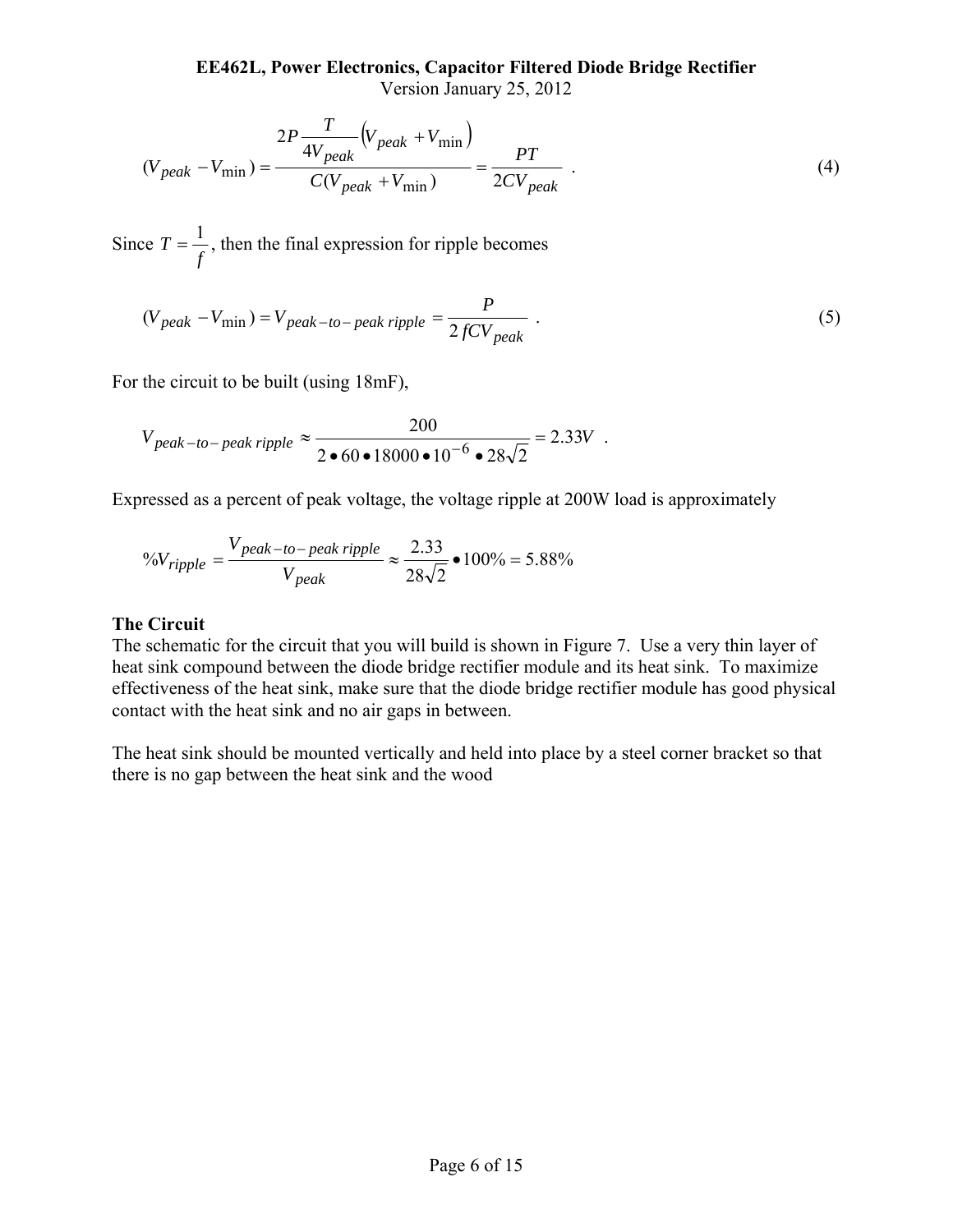**Be very careful to connect the polarities of the diode bridge and capacitor. These components can be ruined, and capacitors can explode, if their polarities are reversed!** 



Figure 7. Schematic for Capacitor Filtered Diode Bridge Rectifier (Note – use the variac to hold  $V_{ac} = 28 \pm \frac{1}{2}$  Vrms during your experiment. Mount the capacitor vertically. Mount the output switch so that "up" corresponds to the "on" position)

## **Note – to avoid accidentally shorting the capacitor, never try to measure the voltage directly across the capacitor terminals.**

The  $2k\Omega$  resistor across the capacitor is a discharge resistor that slowly discharges the capacitor after the circuit is de-energized.

By using the variac to slowly increase input voltage, short circuits or other problems in your circuit can hopefully be identified before damage is done.



Circuit Layout Showing Variac, 25V Transformer, and DBR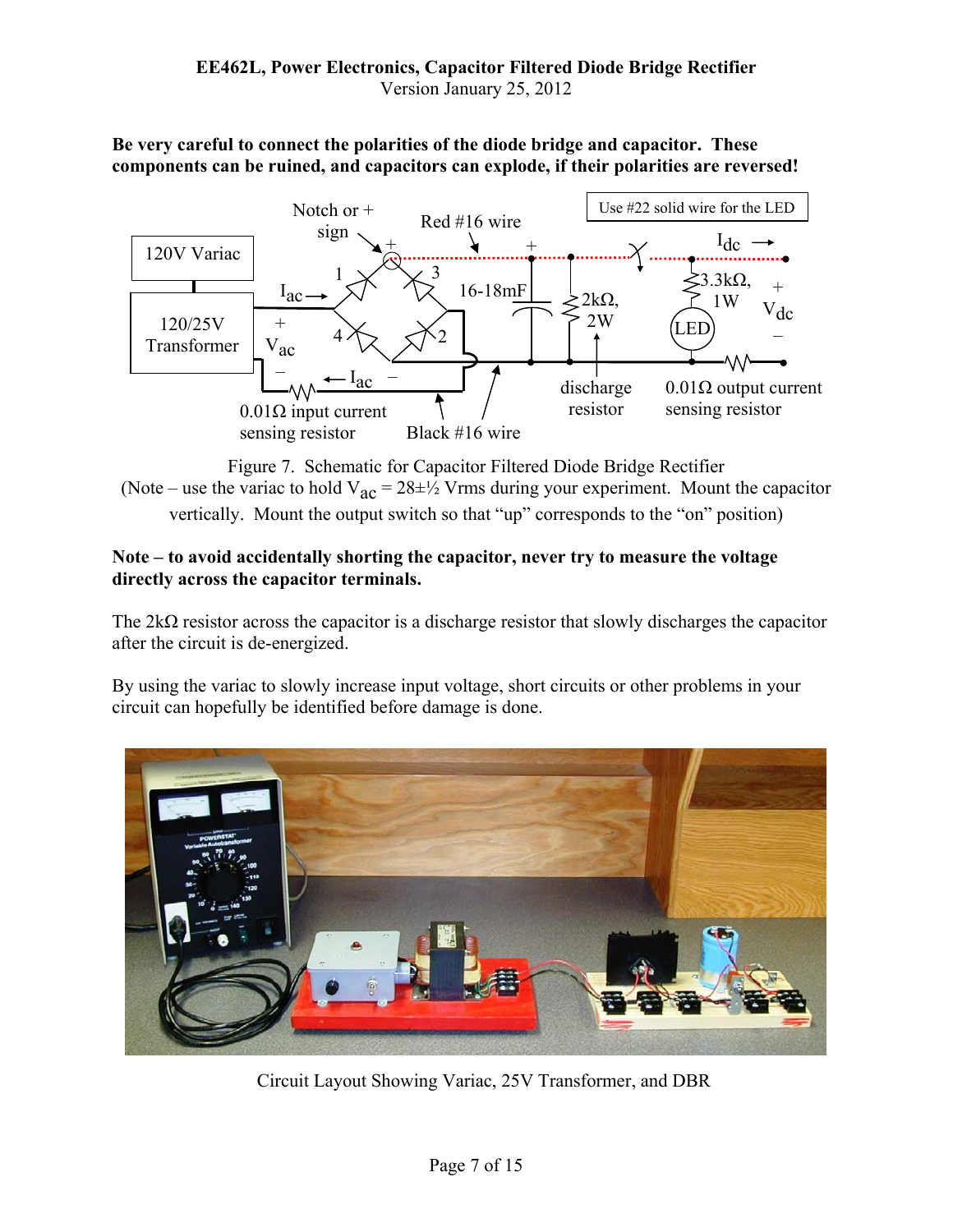# **EE462L, Power Electronics, Capacitor Filtered Diode Bridge Rectifier**

Version January 25, 2012

Regarding the toggle switch – a hex nut goes on the inside of the steel corner bracket, and the lock washer and round nut go on the outside. Mount the hex nut so that it does not touch the body of the toggle switch. That way, when tightening, the pressure is on the hex nut instead of on the body of the toggle switch (see below)



Space left between hex nut and body of switch

**Warning** – when connecting quick disconnects to diode bridge rectifier modules and toggle switches, it is very easy to cut your fingers if you are not careful. The proper way is to hold the body of the rectifier module or toggle switch in one hand (or in a vise), and then use your longnose pliers at a right angle to push the disconnect/wire onto the terminal.

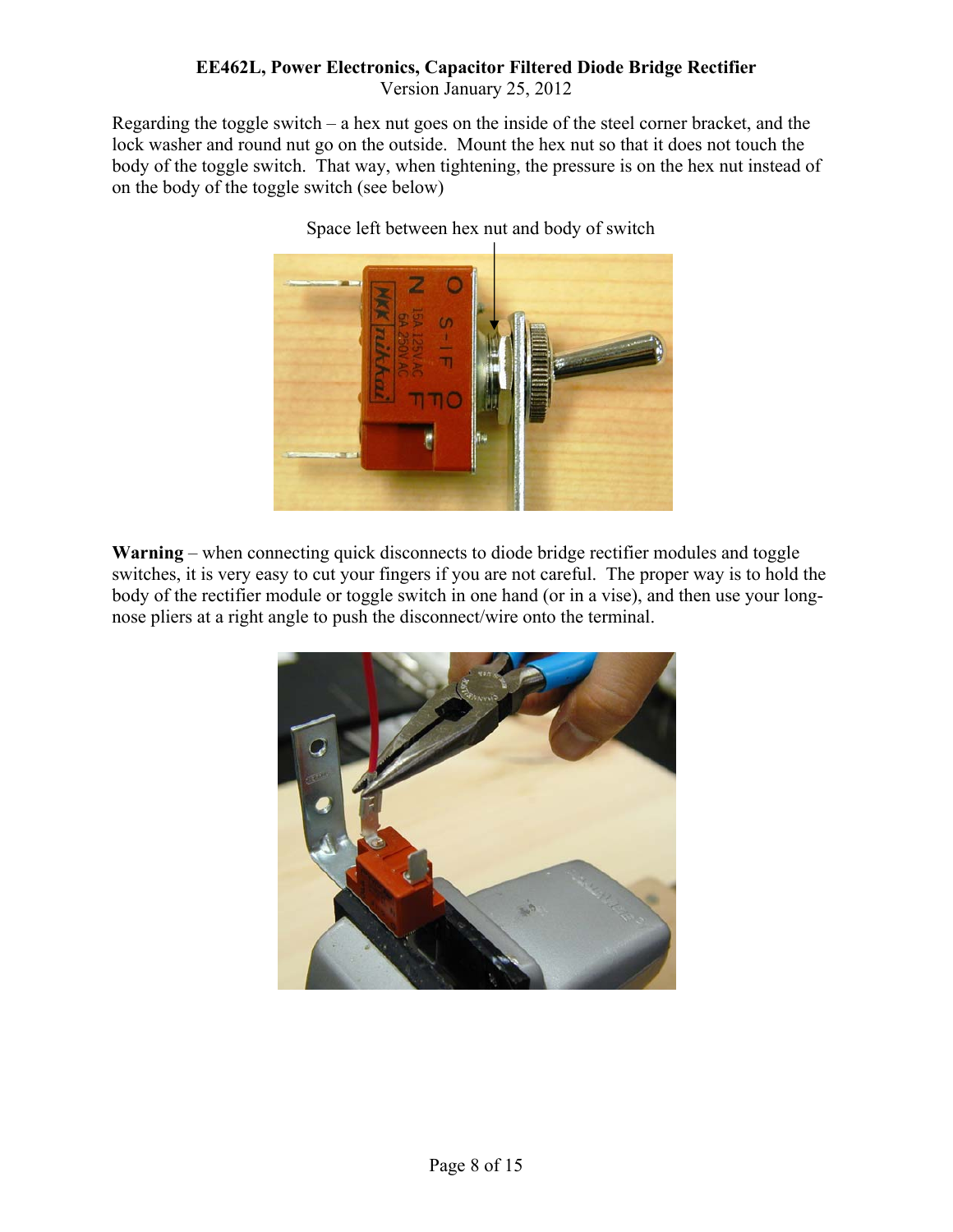## **The Experiment**

- A. **No Load Conditions.** Connect a 25V transformer to the input of your unloaded DBR. Then, with a **variac turned off and its voltage control knob at zero,** plug the 25V transformer into the variac outlet. Slowly raise the variac to a few volts and make sure that the variac current remains zero. Then, slowly raise the variac so that the **transformer output is 28±½ Vrms**. Use a multimeter to measure the "no load" values of  $V_{ac}$  and  $V_{dc}$ . Make sure you measure  $V_{dc}$  at your DBR's output terminals. View no-load  $V_{ac}$  on the oscilloscope. Then, move your oscilloscope probe and view no-load  $V_{dc}$  on the oscilloscope. The ripple voltage should be nearly zero. Note – do not attempt to view  $V_{ac}$  and  $V_{dc}$  simultaneously on the **oscilloscope because they have different ground reference points!**
- B. **Measure the No Load (Ambient) Temperature of the Heat Sink** using a thermistor (see resistance-temperature characteristics in Table 1) and an ohmmeter. Clamp the thermistor to the top of the heat sink with a wooden clothes pin, so that the thermistor leads point upward. Wait a minute or so for the thermistor temperature to stabilize, and then measure its resistance. An example temperature calculation is shown below the table. Compare your thermistor temperature measurement to that read by one of the infrared thermometers (see a TA or Dr. Kwasinski).

| Temp $T - C$ | $RT/R(T=25 °C)$ | Temp $T - C$ | $RT/R(T=25 °C)$ |
|--------------|-----------------|--------------|-----------------|
|              | 3.28            | 60           | 0.249           |
| 5            | 2.55            | 65           | 0.208           |
| 10           | 1.993           | 70           | 0.1752          |
| 15           | 1.573           | 75           | 0.1482          |
| 20           | 1.250           | 80           | 0.1258          |
| 25           | 1.000           | 85           | 0.1073          |
| 30           | 0.806           | 90           | 0.0919          |
| 35           | 0.653           | 95           | 0.0790          |
| 40           | 0.532           | 100          | 0.0682          |
| 45           | 0.437           | 105          | 0.0591          |
| 50           | 0.360           | 110          | 0.0513          |
| 55           | 0.298           |              |                 |

Table 1: Resistance-Temperature Characteristics of Thermometrics, Inc., Negative Temperature Coefficient Thermistor Material Type D9.7A (source www.thermometrics.com)

Example calculation: If the resistance of a 1kΩ (at 25<sup>o</sup>C) thermistor is 360Ω, then the thermistor temperature is 50 $\degree$ C. If the thermistor resistance is 1993 $\Omega$ , then the thermistor temperature is 10ºC. Use linear interpolation between points. Unlike most materials, the resistance of a thermistor decreases with temperature. This property is used to trigger relays for hot warning lights and motor overheat protection.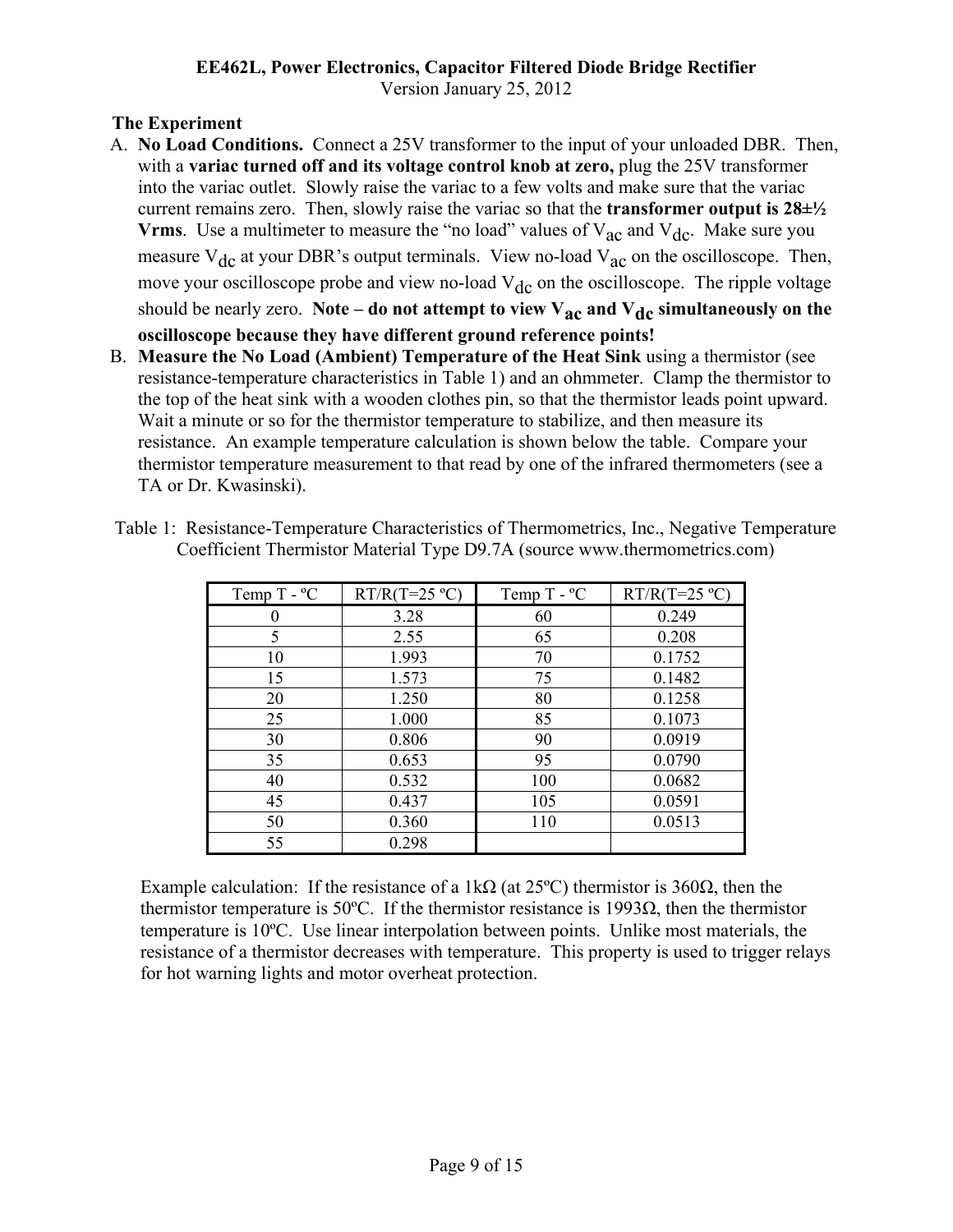**EE462L, Power Electronics, Capacitor Filtered Diode Bridge Rectifier**  Version January 25, 2012



- C. **Three Headlight Load.** Connect a bank of three series headlights to your DBR's output. Raise the variac to hold  $V_{ac}$  constant. Use a multimeter to measure  $V_{ac}$ ,  $I_{ac}$  (using the voltage across the **body** of your 0.01Ω input resistor, excluding any extra wiring and contact resistance), V<sub>dc</sub>, and I<sub>dc</sub> (using the **body** of your 0.01Ω output resistor). Compute P<sub>dc</sub> =  $V_{dc} \cdot I_{dc}$ . View  $V_{dc}$  on an oscilloscope, and use the oscilloscope to measure  $V_{peak}$  and the peak-to-peak ripple voltage.
- D. **Five Ohm Load.** Repeat Step C, replacing the headlights with a 5Ω power resistor (or two  $10Ω$  power resistors in parallel).
- E. **Diode Losses and Heat Sink Performance.** For the load condition in Step D, use an oscilloscope to view the forward voltage across one of the diodes in the bridge module. As illustrated on the following page, estimate the average forward voltage drop on the diode during its conduction interval.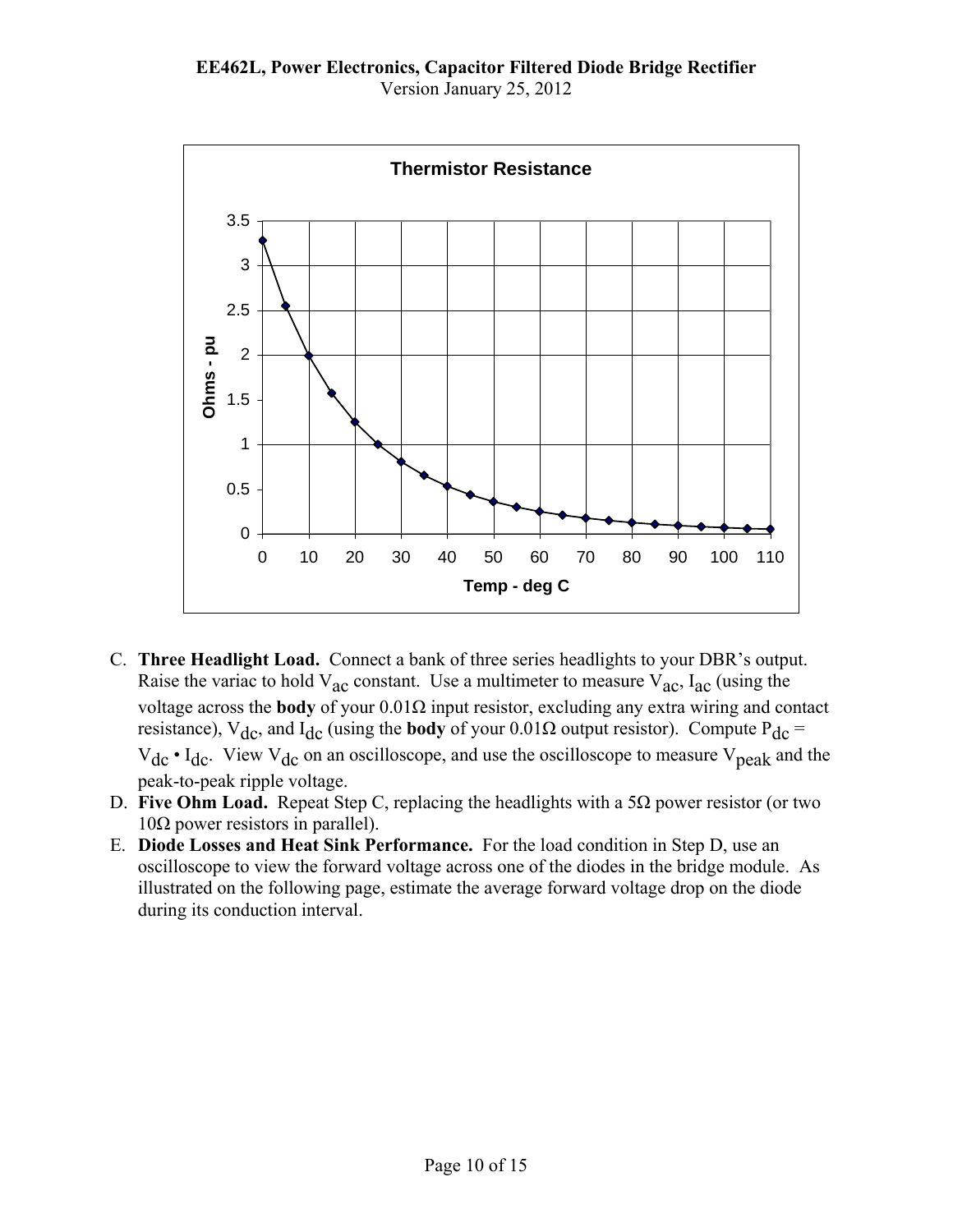**EE462L, Power Electronics, Capacitor Filtered Diode Bridge Rectifier** 

Version January 25, 2012





Example for Step E. Connecting the oscilloscope across one diode will display the forward voltage across one diode during conduction. The forward voltage drop is seen to be approximately 1V.



Example for Step E. "Zooming-in" on the forward voltage and using the cursors gives a more accurate reading of the average forward voltage drop. In this case, the average is approximately 0.875V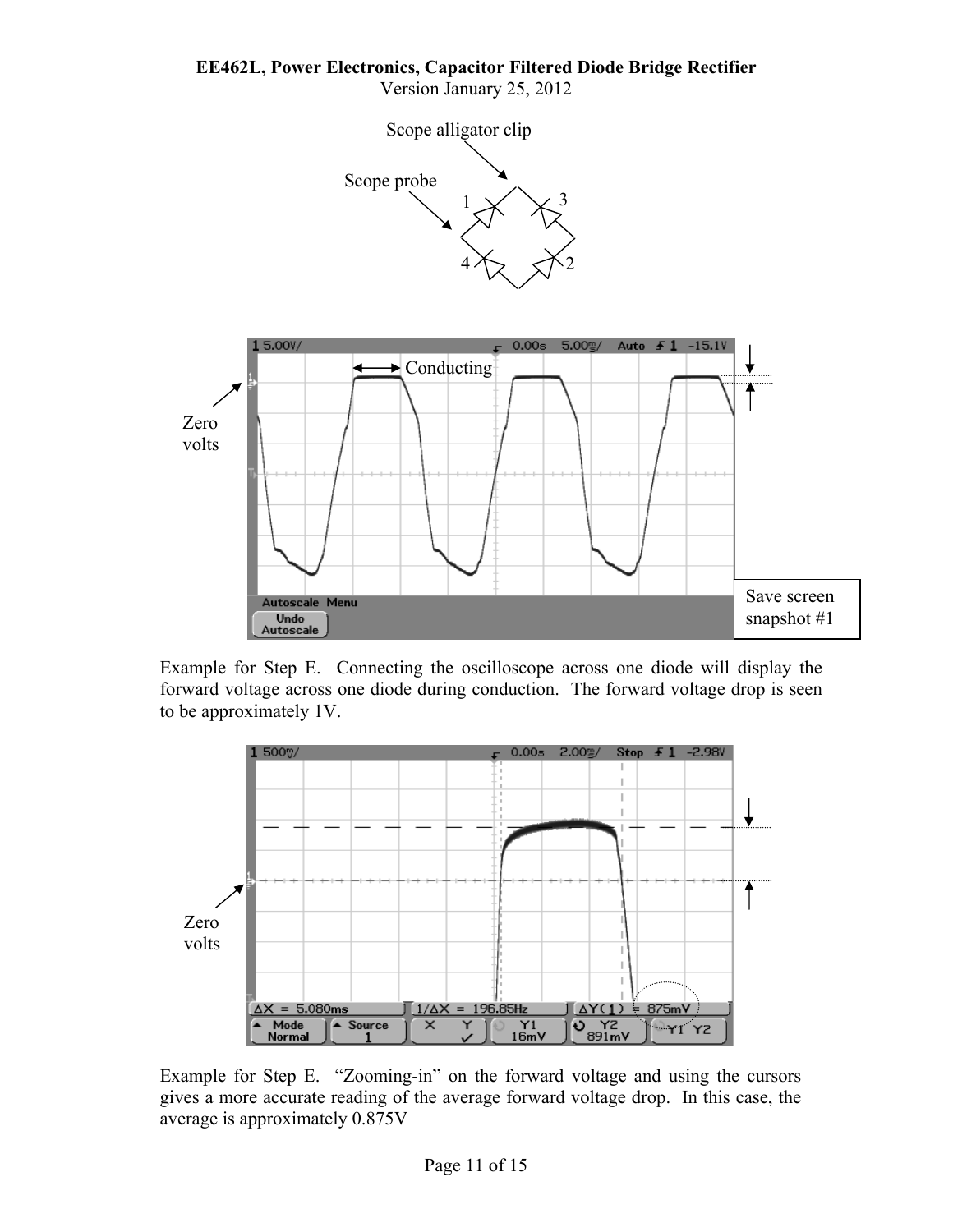Next, use the oscilloscope to estimate the average ac current during one conduction pulse. Note – each diode sees one pulse of the ac current, once per cycle. Use the voltage and current averages to compute total average power loss on all four diodes as shown in (6) in the following figure.



Example for Step E. The AC current is viewed by observing the voltage across the  $0.01\Omega$ input current sensing resistor. Use the averaging feature of the scope to "denoise" the waveform and display it properly. Then, "freeze" the waveform. By adjusting the cursors, the period is seen to be approximately 16.72ms (i.e.,  $1\div 60\text{Hz}$ ).

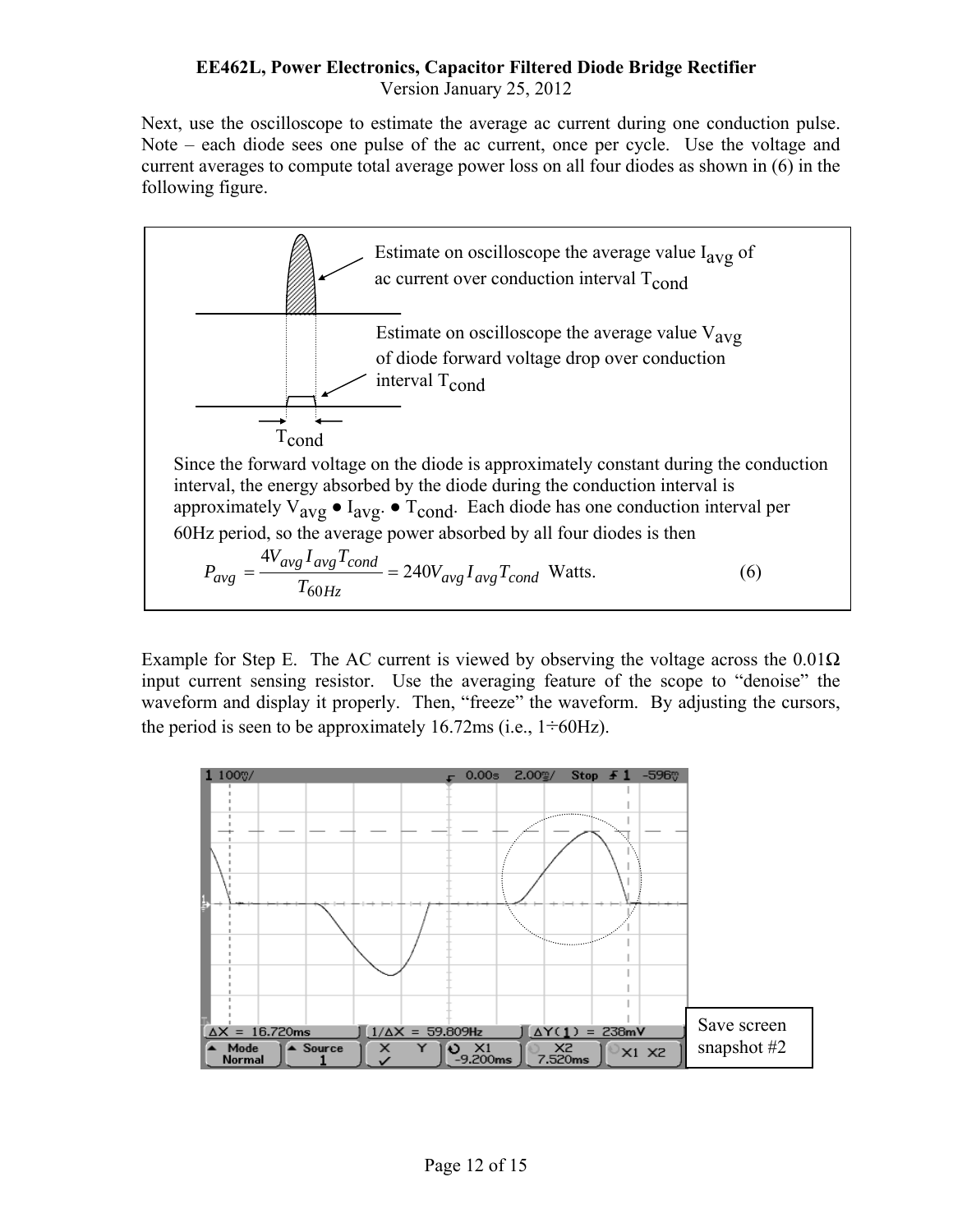One pulse of the AC current passes through each diode pair. In the example shown above, the peak of the voltage pulse across the  $0.01\Omega$  current shunt is 238mV, corresponding to  $0.238V\div0.01 = 23.8A$ . The conduction time is 4.68ms. Because the pulse is approximately triangular, the average value during conduction is about  $23.8\div 2 = 11.9$ A. A handy fact to remember is that with a  $0.01\Omega$  current shunt, 10mV corresponds to 1A.

After the circuit has been operating with the  $5\Omega$  load for at least five minutes, use a thermistor to measure the temperature of the heat sink. Compute the ºC rise above ambient (note – ambient temperature was measured in Step B). Use the power loss from (6) and the temperature rise to compute the thermal resistance coefficient of the heat sink (in ºC rise per Watt). The manufacturer's catalog thermal resistance value is approximately  $2^{\circ}C/W$ . Compare your thermistor temperature measurement to that shown by one of the infrared thermometers.

- F. **Plot I<sub>dc</sub> vs. V<sub>dc</sub> for Steps A, C, and D.** Put I<sub>dc</sub> on the vertical axis, and V<sub>dc</sub> on the horizontal axis.
- G. **Plot Measured %V<sub>ripple</sub> for Steps A, C, and D**. Put %V<sub>ripple</sub> on the vertical axis, and P<sub>dc</sub> on the horizontal axis.
- H. **Plot Theoretical %V**ripple for Steps A, C, and D. Use (5) with the measured values of  $V_{\text{peak}}$  and P (i.e., P =  $V_{\text{dc}} \cdot I_{\text{dc}}$ ). Superimpose the results of (5) on the plot from Step G.
- I. **Measurements vs. Theory.** Comment on the differences between Steps G and H.
- J. **Estimate the Capacitance of the Electrolytic Capacitor.** Switch off the transformer and connect the scope probes across the 5Ω power resistor. Switch on the transformer. Set the scope vertical axis to 10V/div, and the time axis to 100msec/div. Adjust the scope so that the trace and ground reference are both visible (see below). Set the trigger mode to "normal," and the trigger edge to "downward." Then, switch off the transformer. You should see a response similar to that shown below. The exponential decreases by the factor  $e^{-1} = 0.368$  in one time constant  $\tau = RC$  seconds. Use the graph, and the known R, to estimate C.

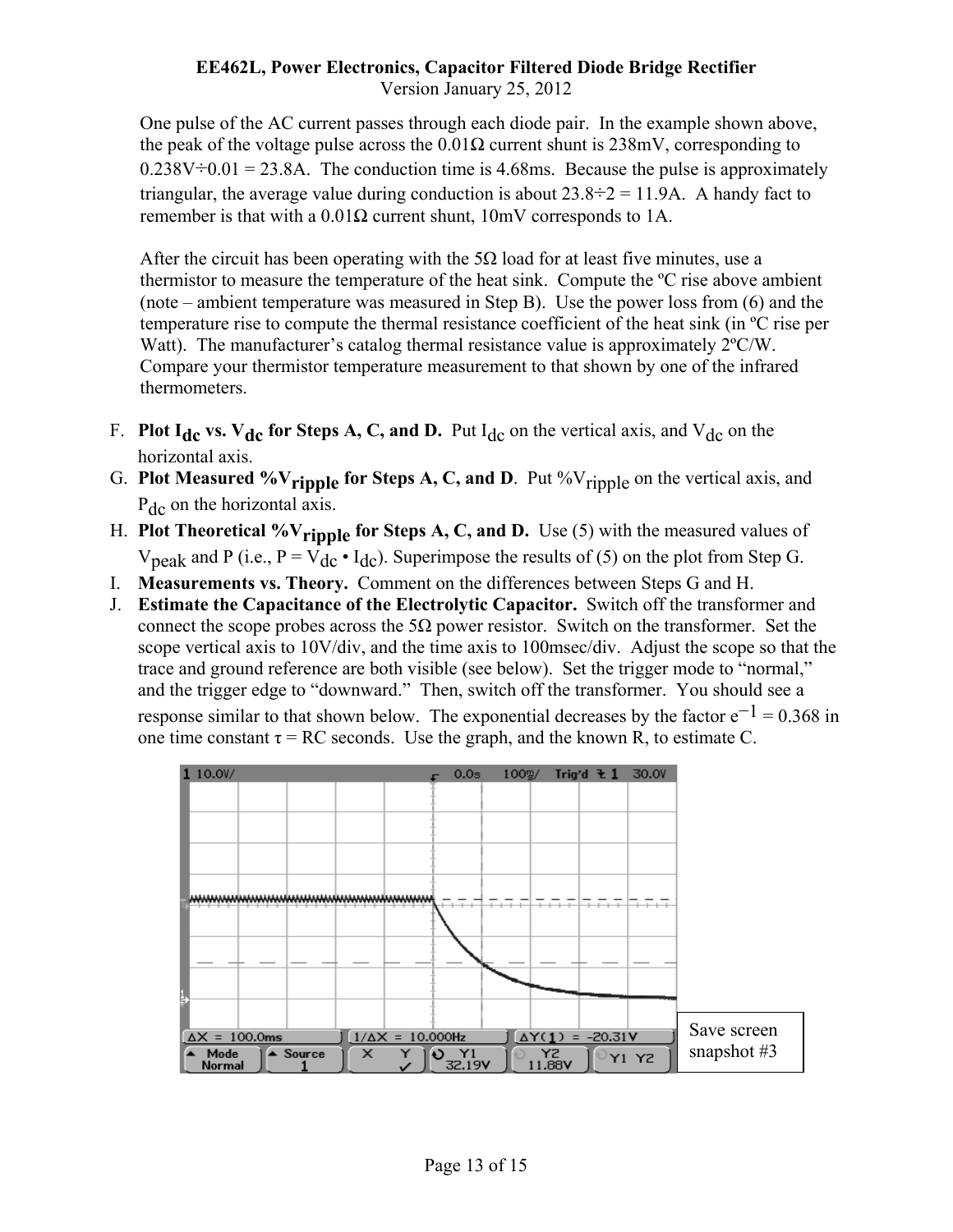# **EE462L, Power Electronics, Capacitor Filtered Diode Bridge Rectifier**

Version January 25, 2012

# **Parts List**

- Five 2-terminal, 30A terminal blocks (Molex/Beau, Mouser #538-38211-0102)
- 200V, 35A diode bridge rectifier module (Vishay Semiconductor, Mouser #625-GBPC3502-  $E4$ ), (note + and – terminals, and be careful with polarity!)
- One 3" by 4" heat sink (Wakefield 641K, Mouser  $#567-641-K$ , or DigiKey  $#345-1053-ND$ ). Hole drilled with 5/32" bit, and de-burred to smooth surface, to fit  $1\frac{1}{2}$ " steel corner bracket.
- 18000 $\mu$ F, 50V Mallory computer-grade electrolytic capacitor (Mouser #539-CGS50V18000), with screws and lockwashers (note + and – terminals, and be careful with polarity!). Alternatively, use 16000µF, 50V capacitors.
- Vertical mounting clamp with tightening screw for capacitor (For 18,000 $\mu$ F, use Mallory VR8, Mouser #539-VR8; for 16,000µF, use Mallory VR3, Mouser #539-VR3), or equivalent. (Clamp uses  $#6-32 \times \frac{1}{2}$ " to 1" machine screw and nut)
- Toggle switch, SPST, 125V, 15A with quick connect terminals (Mouser #633-S1F-RO)
- Keystone Thermometrics negative temperature coefficient thermistor,  $1k\Omega$  at 25<sup>o</sup>C (Mouser #527-2004-1K)
- Wooden clothes pin to hold the thermistor firmly against heat sink fins to make a good thermal contact.
- LED indicator light and assembly,  $T-1\frac{3}{4}$  (5mm), approx. 10ma (Mouser #35CA004)
- 1½" steel corner bracket for mounting the heat sink (Stanley 30-3170, Home Depot).
- 2" steel corner bracket for mounting the switch (Stanley 30-3300, Home Depot). Hole in bracket enlarged with 15/32" drill bit to fit the toggle switch.
- 1" steel corner bracket for mounting LED. Hole in bracket enlarged with 5/16" drill bit to fit the LED indicator assembly.
- Two  $0.01\Omega$ , 3W metal element current sensing resistors (IRC Advanced Film Division, Mouser #66-LOB3R010JLF), or (Ohmite, Digikey #630HR010-ND) (in student parts bin)
- $2k\Omega$ , 2W resistor (in student parts bin)
- $3.3k\Omega$ , 1W resistor (in student parts bin)
- $\bullet$  1" x 6" wood (approx. 12" long piece)

# **Extra parts for the student parts bin and screw cabinet**, at least

- 5 of the thermistors
- 5 of the LEDs

# **Plastic bags for parts**

- $\bullet$  6"x6", 4mil for small parts
- $\bullet$  8"x10", 6mil for holding everything